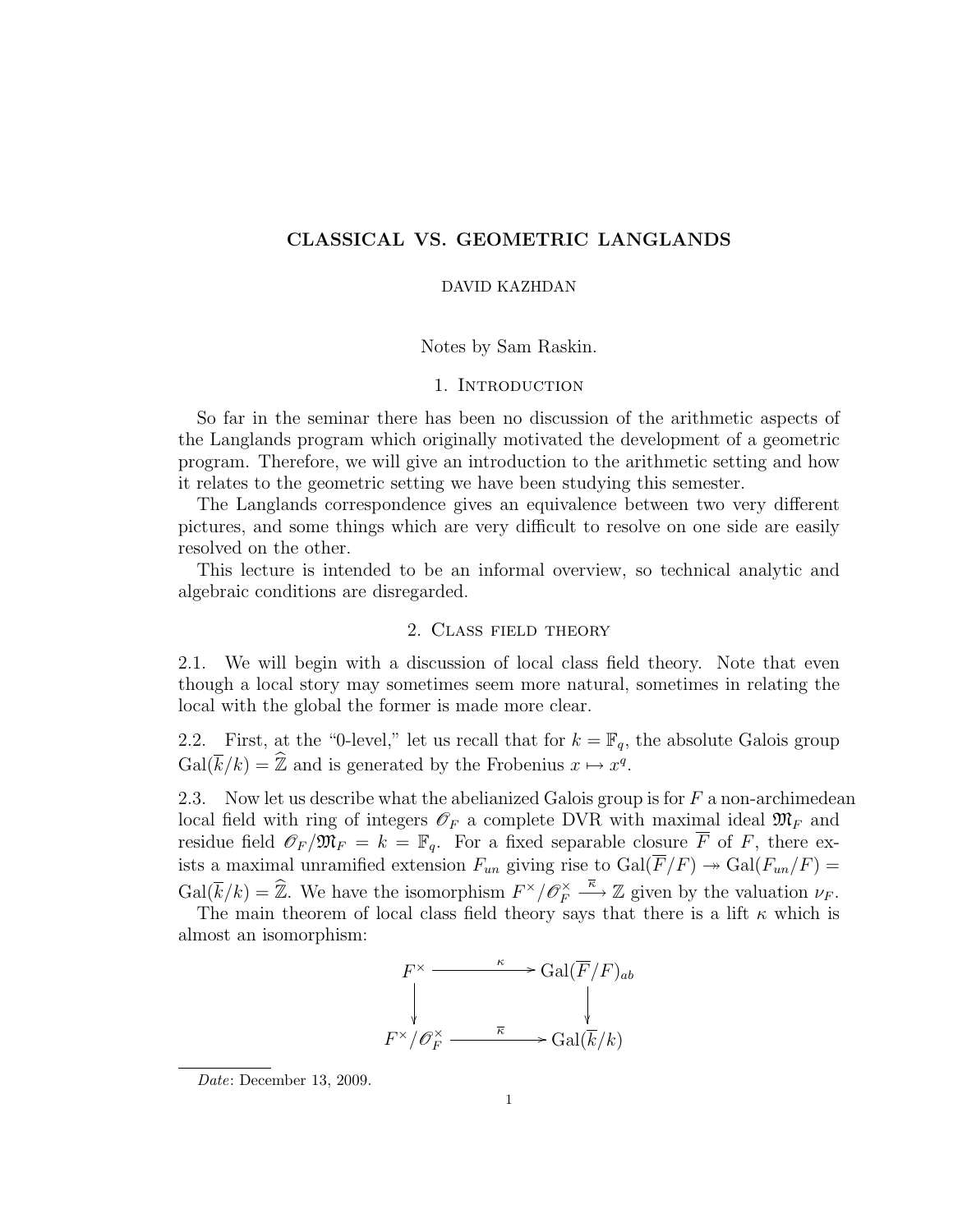#### 2 DAVID KAZHDAN

For the same reason that  $\mathbb{Z} \neq \widehat{\mathbb{Z}}$ ,  $\kappa$  is not quite an isomorphism. We will ignore such things in the future, and forget for example that  $\mathbb{Z} \neq \widehat{\mathbb{Z}}$ .

2.4. As stated, this is too unpolished. We must know how to characterize  $\kappa$ uniquely and how to construct  $\kappa$ . Both of these questions admit several answers, some of which stay entirely within the local world. We will answer the first through the global picture, giving the first instance of the general remark made at the beginning of this section.

<span id="page-1-0"></span>2.5. Let K be a global field and let  $\mathfrak{p}_K$  be its set of its (finite or infinite) places. For  $\prod_{v\in\mathfrak{p}_K}' K_v$  which comes equipped with the natural diagonal embedding  $K \to \mathbb{A}_K$  $v \in \mathfrak{p}_K$ , we have the completion  $K_v$ . The adèles  $\mathbb{A}_K$  are the restricted direct product realizing K as a discrete subring. This induces  $\mathbb{G}_m(K) \hookrightarrow \mathbb{G}_m(\mathbb{A}_K)$ . We denote by  $\mathbb{A}^{int}_{K}$  the integral adèles, which are just the direct product over the finite places  $\prod_{v\in p_K^{finite}} \mathscr{O}_{K_v}$ . For  $\mathbb{A}_K^{\infty}$  the product of the completions of K at its infinite places,  $\mathbb{G}_m(\mathbb{A}_{\tilde{K}}^{\infty})^o$  denotes the connected component of  $\mathbb{G}_m(\mathbb{A}_{\tilde{K}}^{\infty})$ .

Global class field theory gives an isomorphism:

$$
\mathbb{G}_{m}(\mathbb{A}_{K}^{int})\mathbb{G}_{m}(\mathbb{A}_{K}^{\infty})^{o}\backslash\mathbb{G}_{m}(\mathbb{A}_{K})/\mathbb{G}_{m}(K)\xrightarrow{\kappa_{K}}\mathrm{Gal}(\overline{K}/K)_{ab}
$$

This isomorphism is more easily characterized uniquely than its local counterpart. One requires that for every  $L/K$  a finite abelian extension and a (finite) place  $v \in \mathfrak{p}_K$  unramified in this extension that the invertible adèle  $(\ldots, 1, t_v, 1, \ldots)$  which is 1 away from  $K_v$  and a uniformizer there is sent to the Frobenius  $Fr_v$  at v in  $Gal(L/K)$ . Cebotarev density immediately implies that if such an isomorphism exists, then it is unique.

2.6. With this, let us return to the local setting. For  $E/F$  a finite abelian extension, should have  $\kappa_{E/F}: F^{\times} \longrightarrow \text{Gal}(E/F)$ . Choose  $L/K$  an extension of global fields with  $v \in \mathfrak{p}_K$  having a unique place  $w \in \mathfrak{p}_L$  over it and such that  $L_w/K_v$  is isomorphic to  $E/F$ . Then  $\kappa_{E/F}$  should make the following diagram commute:



where the map  $Gal(E/F) \hookrightarrow Gal(L/K)$  should be the realization of  $Gal(E/F)$  as the decomposition group at v of  $Gal(L/K)$ . Requiring this diagram to commute evidently defines  $\kappa_{E/F}$ . If one can show that  $\kappa_{E/F}$  is independent of the choice of  $L/K$ , this implies that one has a construction and unique characterization of the local class field theory isomorphism. One can prove this independence by formulating and proving a purely local characterization of the isomorphism.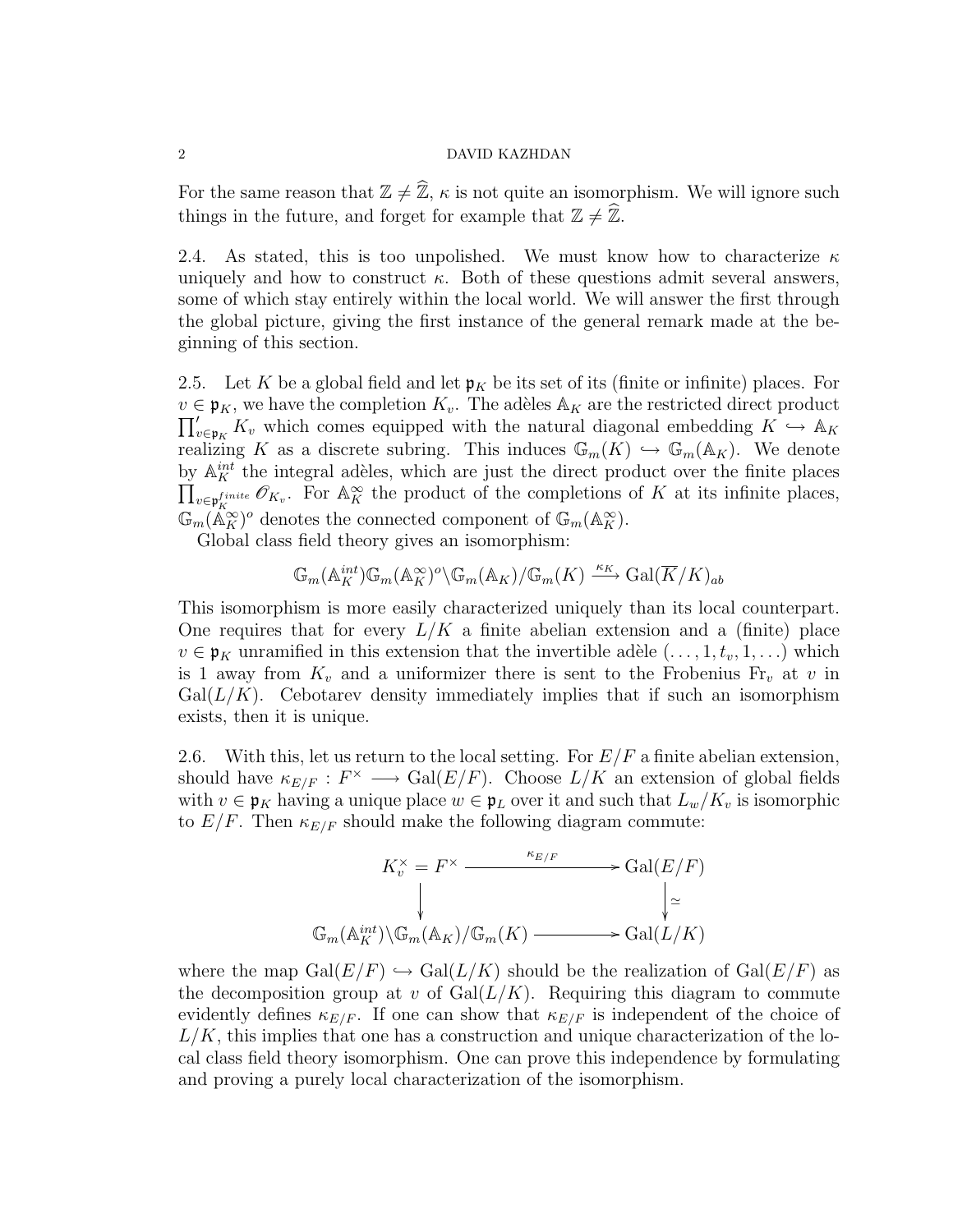Note that now we can formulate our problem in its entirety, even if we can't prove it yet!

Also, observe that as formulated, it is unclear that the local isomorphism

2.7. A serious problem is how to construct the maximal abelian extensions  $F_{ab}/F$ and  $K_{ab}/K$  explicitly, along with the reciprocity map. For F, this problem was solved by Lubin and Tate. For  $K = \mathbb{Q}$  this is given by the Kronecker-Weber theorem and for  $K = \mathbb{Q}[\sqrt{-a}]$ ,  $(a > 0)$ , this is given by the theory of complex multiplication. However, already for  $\mathbb{Q}[\sqrt{2}]$  there is no clear solution. This problem is also solved geometrically when the characteristic of  $K > 0$ . For example, if K is the function field of a projective curve X over a finite field  $k$ , then the unramified part of the abelianized Galois group is given explicitly by  $Pic(X)(k)$ <sup>[1](#page-2-0)</sup>

### 3. L-functions

3.1. Before proceeding, we need to discuss L-functions of Galois representations in the local and global settings.

3.2. First, suppose F is non-archimedean and let  $\rho : \text{Gal}(F_{un}/F) \longrightarrow \text{Aut}(V)$  be an unramified representation for V a finite dimensional  $\overline{\mathbb{Q}_\ell}$ -vector space.<sup>[2](#page-2-1)</sup> Then let  $L_{\rho,F}(s) = \det(1 - q^s \rho(\text{Fr}))^{-1}.$ 

Next, suppose F as before and let  $\rho : \text{Gal}(\overline{F}/F) \longrightarrow \text{Aut}(V)$  a possibly ramified representation. Then  $Gal(F_{un}/F)$  acts on  $V^{Gal(F/F_{un})}$ , and we define  $L_{\rho,F}$  to be the L-function for this unramified representation.

For F archimedean local, there is a notion of L-function which we do not discuss. Finally, for  $\rho : \text{Gal}(\overline{K}/K) \longrightarrow \text{Aut}(V)$ , we set  $L_{\rho}(s) = \prod_{v \in \mathfrak{p}_K} L_{\rho_v}(s)$  where  $\rho_v$  is given by composition with  $Gal(\overline{K_v}/K_v) \longrightarrow Gal(\overline{K}/K)$ .

Example 3.1. If  $K = \mathbb{Q}$  and  $\rho$  is the trivial representation, then  $L_{\rho}$  is the Riemann  $\zeta$ -function (or the completed  $\zeta$ -function if one includes the infinite primes).

3.3. Many important questions in number theory can be reduced to an understanding of the analytic behaviour of  $L_{\rho}(s)$ . For example, we know of Riemann's old work relating the distribution of the prime numbers to the zeros of  $\zeta(s)$ . Langlands' correspondence is compelling in its description of L-functions of Galois representations.

<span id="page-2-0"></span><sup>&</sup>lt;sup>1</sup>The Lang isogeny for Pic(X) defines a Galois cover of Pic<sup>0</sup>(X) with group Pic(X)(k) and so a map  $\pi_1(\text{Pic}^0(X)) \longrightarrow \text{Pic}(X)(k)$ . A choice of base-point in X gives us an Abel-Jacobi map  $X \longrightarrow Pic^{0}(X)$ . Since the unramified part of the abelianized Galois group of K is given by  $\pi_1(X)_{ab}$ , it is clear at least how to define the map.

<span id="page-2-1"></span><sup>&</sup>lt;sup>2</sup>If we were being more precise, we might worry that  $\ell$  is equal to the residue characteristic of F.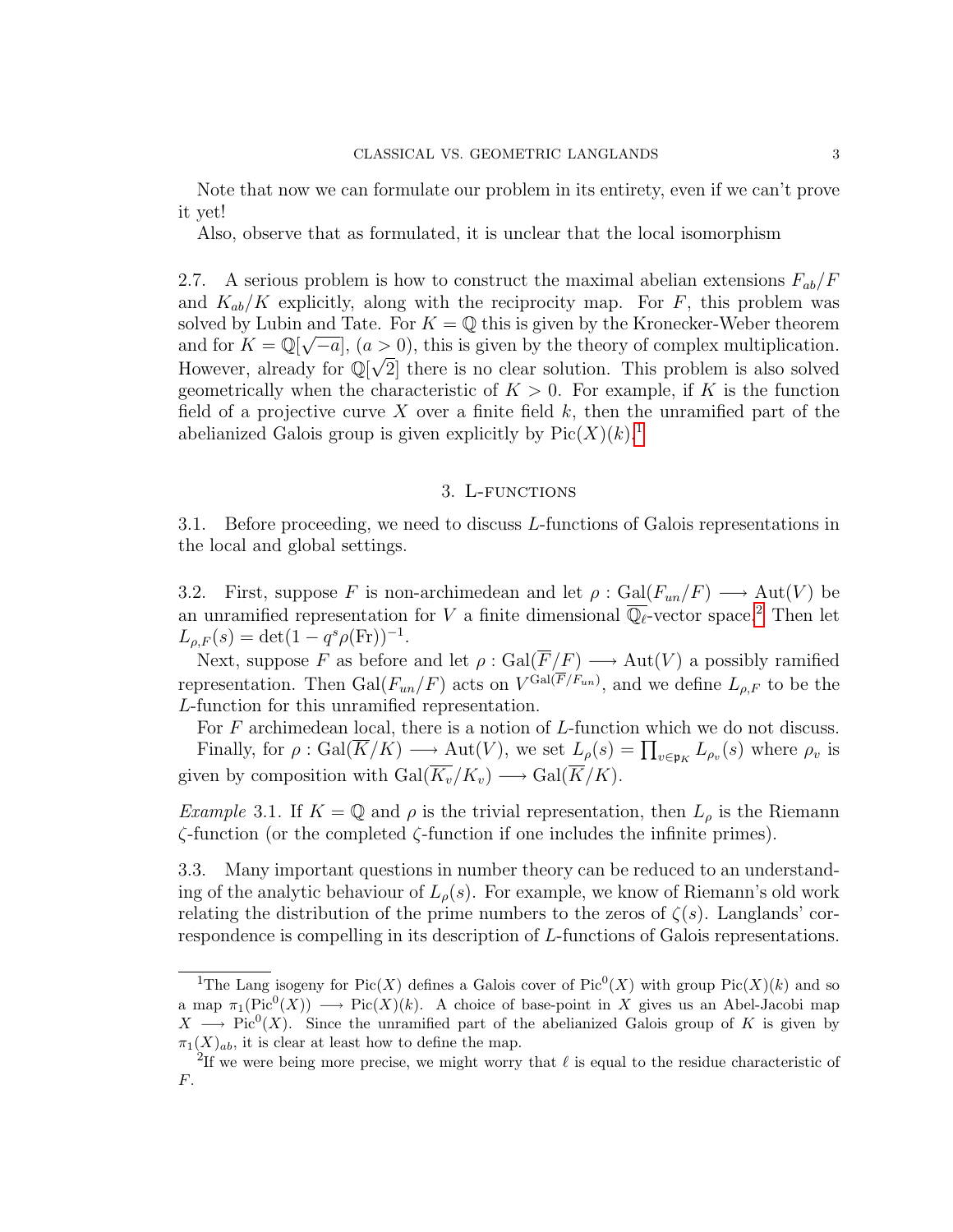#### 4 DAVID KAZHDAN

#### 4. Langlands' conjectures

4.1. We restrict to the case  $G = GL_n$  throughout. Let us remind the reader that we are ignoring technical aspects, so many of the statements below are untrue as stated.

4.2. First, let us give a moral understanding of Langlands' conjecture in the local setting. There should be something of an equivalence between  $n$ -dimensional representations of Gal( $\overline{F}/F$ ) and irreducible representations of  $GL_n(F)$ . For example, in the class field theory setting  $n = 1$ , we saw that characters of the Galois group were equivalent to characters of  $F^{\times} = \mathbb{G}_m(F)$ , which are exactly the irreducible representations because the group is commutative.

4.3. Now let us discuss the local equivalence in more detail. When discussing class field theory before, we proceeded from the unramified local setting to the general local setting by way of the global theory. We proceed similarly here. An irreducible representation  $GL_n(F) \longrightarrow Aut(W)$  of  $GL_n(F)$  is unramified if  $W^{GL_n(\mathscr{O}_F)} \neq 0$ .

The unramified local equivalence tells us to expect an equivalence between un-ramified semisimple<sup>[3](#page-3-0)</sup> representations of  $Gal(\overline{F}/F_{un})$  and irreducible unramified representations  $\pi : GL_n(F) \longrightarrow Aut(W)$ . Such an equivalence is provided by the Satake equivalence, which we will briefly describe.

The Satake equivalence can be constructed explicitly as follows. It is clear that the data of unramified semisimple Galois representations are classified by unordered *n*-tuples  $\overline{z} = (z_1, \ldots, z_n) \in \overline{\mathbb{Q}_{\ell}^{\times}}$  $\binom{X}{\ell}$ , given by taking the eigenvalues of the image of Frobenius. Let  $B \subset GL_n(F)$  be the Borel subgroup of upper triangular matrices and let T be the torus  $B/[B, B]$  of diagonal matrices. To such  $\overline{z}$ , we set  $\chi_{\overline{z}}$  be the character of the Borel defined by taking the character  $\text{diag}(a_1, \ldots, a_n) \mapsto \prod z_i^{\nu_F(a_i)}$  $i^{\nu_F(a_i)}$  of T and pulling it back to B via  $B \to T$ . Here  $diag(a_1, \ldots, a_n)$  is the diagonal matrix with entries  ${a_i}$ . Then  $\text{Ind}_B^{GL_n(F)} \chi_{\overline{z}}$  has a unique quotient which is an irreducible unramified representation, and this is our representation  $\pi$ .

4.4. Next, we will discuss the global setting. In fact, the local Langlands correspondence may be characterized in a purely local way, though the proof of the local Langlands correspondence for general  $n$  requires global methods. In any case, we will prefer to characterize it globally.

First, let us remark that any irreducible representation  $\pi$  of  $GL_n(\mathbb{A}_K) = \prod'_{v \in \mathfrak{p}_K} GL_n(K_v)$ admits a factorization  $\otimes_{v \in \mathfrak{p}_K} \pi_v$  where  $\pi_v$  is unramified for all but finitely many  $v \in \mathfrak{p}_K$ .

We say that an irreducible representation  $\pi: GL_n(\mathbb{A}_K) \to \text{Aut}(W)$  is *automorphic* if there exists a  $GL_n(\mathbb{A}_K)$ -equivariant embedding  $W \hookrightarrow L^2(\hat{GL}_n(\mathbb{A}_K)/GL_n(K)).$ The strong multiplicity one theorem (which is special to  $G = GL_n$ ) says that such an embedding is unique up to scaling.

<span id="page-3-0"></span><sup>&</sup>lt;sup>3</sup>That is, where Fr  $\in \text{Gal}(\overline{F}/F_{un})$  is sent to a semi-simple matrix.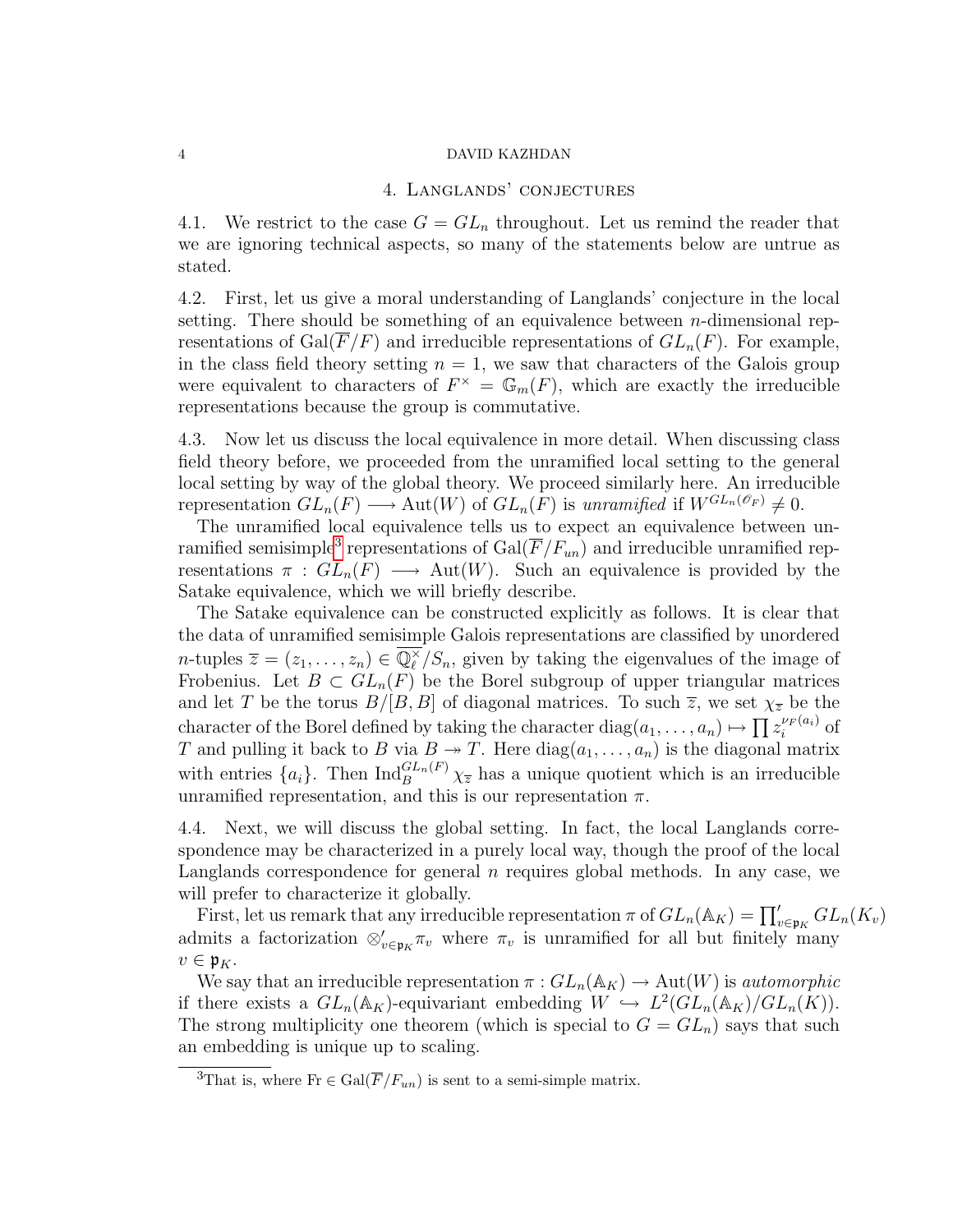4.5. Let  $\pi = \otimes_{v \in \mathfrak{p}_K} \pi_v$  be an automorphic representation "motivic at its infinite places" (this corresponds to modding out by  $\mathbb{G}_m(\mathbb{A}_K^{\infty})^o$  in Section [2.5\)](#page-1-0) and let  $S \subset \mathfrak{p}_K$ be a finite set such that  $\pi_v$  is unramified for  $v \notin S$ . Then the global Langlands correspondence predicts that there should exist  $\rho_{\pi}: Gal(\overline{K}/K) \longrightarrow GL_n(\overline{\mathbb{Q}_\ell})$  such that for  $v \notin S$ ,  $\rho_{\pi,v}$  is unramified and corresponds to  $\pi_v$  under the Satake equivalence. Cebotarev density tells us that such a representation is unique because characteristic 0 representations are determined by their characters. Similarly, to any  $\rho$  : Gal( $K/K$ )  $\longrightarrow GL_n(\mathbb{Q}_\ell)$ , there should correspond such an automorphic representation paired by Satake away from a finite set S containing the ramified places.

4.6. Now let us return to the local setting, permitting ramification. This is formulated now exactly as for class field theory.

Given  $\tau : \text{Gal}(\overline{F}/F) \longrightarrow \text{Aut}(V)$  with V n-dimensional, we want to construct  $\pi_{\tau}: GL_n(F) \longrightarrow \text{Aut}(W)$  irreducible. Choose  $L/K$  an infinite Galois extension with K a global field with places  $w \in \mathfrak{p}_L$  over  $v \in \mathfrak{p}_K$  so that  $L_w/K_v$  is isomorphic to  $\overline{F}/F$ . Then  $Gal(L/K) = Gal(\overline{F}/F)$ , so that we have the Galois representation  $\rho$ for the group  $K$  arising as the composition:

$$
\operatorname{Gal}(\overline{K}/K) \longrightarrow \operatorname{Gal}(L/K) \simeq \operatorname{Gal}(\overline{F}/F) \stackrel{\tau}{\longrightarrow} \operatorname{Aut}(V)
$$

Global Langlands predicts the existence of some corresponding automorphic representation  $\pi_{\rho} = \otimes_{v \in \mathfrak{p}_K} \pi_{\rho,v}$ . Then our representation of  $GL_n(F)$  corresponding to  $\tau$ should be  $\pi_{\rho,\nu}$ . Note that one should show that this is independent of the choice of  $L/K$ , which as in the class field theory setting may be proved by giving a purely local characterization of the correspondence.

4.7. What is known about the local and global Langlands correspondences (for  $G = GL_n$ ? The local Langlands conjectures are known by the work of Harris and Taylor. Global Langlands is known for function fields<sup>[4](#page-4-0)</sup> A great deal is known for  $K = \mathbb{Q}$  and  $n = 2$ , though it cannot be said that the Langlands conjectures are known.

#### 5. Applications

5.1. Let us describe the relationship to L-functions as introduced above. First, we need to explain the notion of a L-function attached to a representation. Let  $\pi_F$  be an unramified representation of  $GL_n(F)$  corresponding to  $\overline{z} = (z_1, \ldots, z_n) \in (\mathbb{C}^\times)^n / S_n$ via Satake. Then one defines:

$$
L_{\pi_F}(s) = \frac{1}{(1 - (qz_1)^{-s}) \dots (1 - (qz_n)^{-s})}
$$

If  $\pi$  is ramified, there still exists a good notion of  $L_{\pi}(s)$  which we do not discuss. For  $\pi = \otimes_{v \in \mathfrak{p}_K}$ , we set  $L_{\pi}(s) = \prod_{v \in \mathfrak{p}_K} L_{\pi_v}(s)$ .

<span id="page-4-0"></span><sup>4</sup>As formulated above, i.e., non-categorically.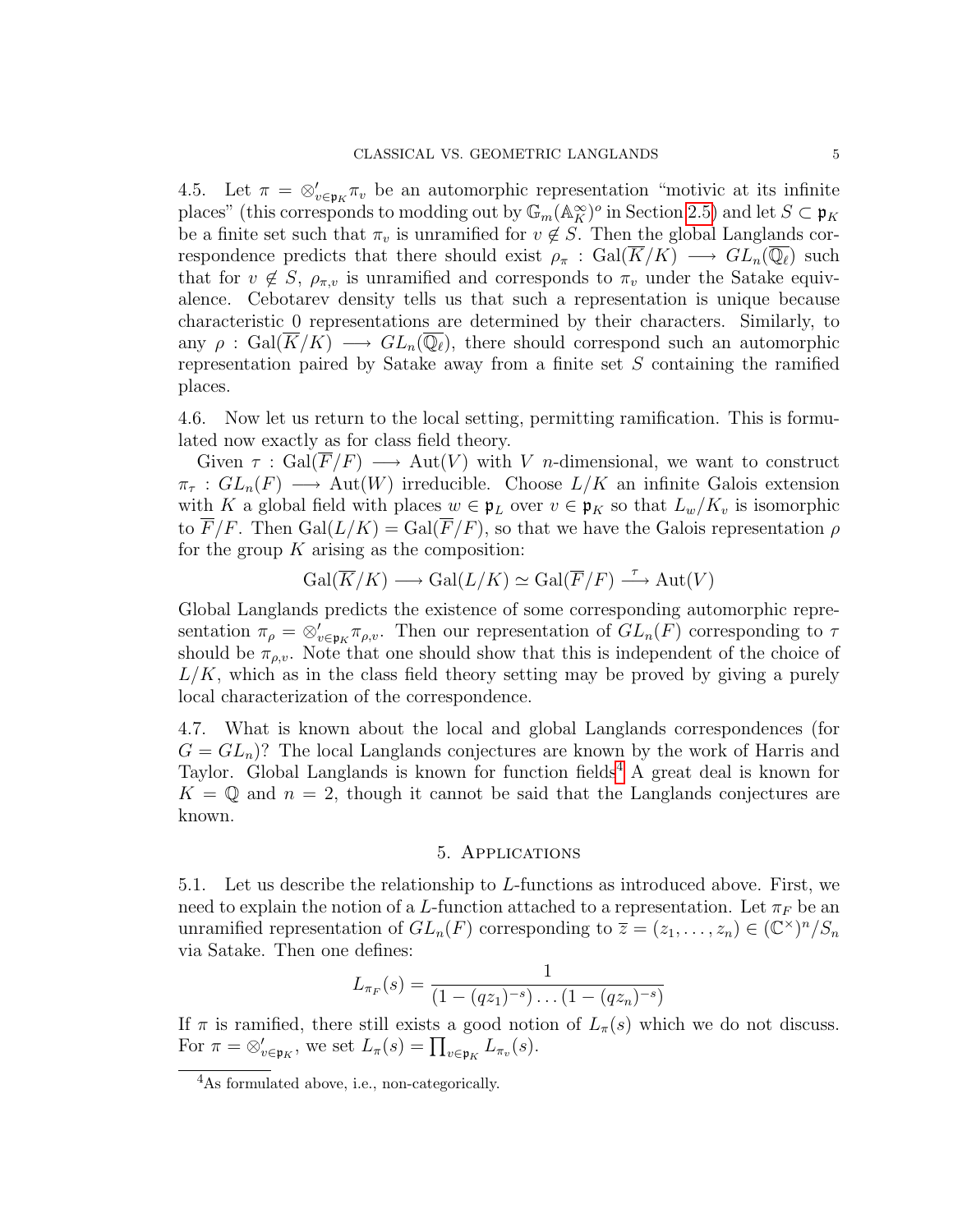#### 6 DAVID KAZHDAN

5.2. If  $\pi$  is an automorphic representation corresponding to  $\rho$  by the global Langlands correspondence, then  $L_{\pi}(s)$  and  $L_{\rho}(s)$  are essentially equal. In particular, one admits a holomorphic or meromorphic extension to all of  $\mathbb C$  if and only if the other does. But one knows:

**Theorem 5.1.**  $L_{\pi}(s)$  is a meromorphic function of s. Moreover,  $L_{\pi}(s)$  is holomorphic if  $\pi$  is "cuspidal" (which implies that it lives in the subspace of functions rapidly decreasing at infinity).

This theorem is due to Godement-Jacquet and it is proved by imitating Tate's proof of the holomorphicity of L-functions attached to Hecke characters. It could conceivably have been given in the course of the lecture, but the talk went in a different direction.

It follows from class field theory that  $L_{\rho}(s)$  admits a meromorphic continuation to the whole complex plane. The Langlands conjectures would imply Artin's conjecture that for  $\rho$  irreducible they admit holomorphic continuation to the whole complex plane.

5.3. Let us give a reason to care about Artin's conjecture. Let E be an elliptic curve over K. Let  $S \subset \mathfrak{p}_K$  be a finite set such that E has good reduction at  $v \notin S$ , i.e., E is defined over  $\mathscr{O}_v$  and its reduction to  $k_v = \mathscr{O}_v/\mathfrak{M}_v$  is smooth.

Hasse's theorem for elliptic curves, a basic instance of the Weil conjectures, says that:

$$
|E_v(k_v)| = |k_v| + 1 - |k_v|^{\frac{1}{2}}(\alpha_v + \alpha_v^{-1})
$$

for  $|\alpha_v| = 1$ . Assume End $(E) = \mathbb{Z}$ . Then the Sato-Tate conjecture says the set of conjugacy classes of the matrices  $diag(\alpha_v, \alpha_v^{-1})$  are equidistributed in  $SU(2)/conjugacy$ .

The Sato-Tate conjecture follows by standard arguments if one knows that the L-functions of the symmetric powers of the  $\ell$ -adic Tate modules of E (which are easily seen to be irreducible representations) are all analytic.

*Remark* 5.2. The Sato-Tate conjecture is known for  $K = \mathbb{Q}$ , or even K totally real, by the work of Taylor et al.

# 6. FUNCTORIALITY

6.1. Let us briefly mention functoriality in our limited setting.

6.2. Let  $\tau : GL_n \longrightarrow GL_N$  be a homomorphism and let  $\pi$  be an automorphic representation of  $GL_n(\mathbb{A}_K)$ . The Langlands conjectures predict that  $\pi$  gives rise to a n-dimensional Galois representation, which via  $\tau$  gives a N-dimensional Galois representation, which Langlands predicts corresponds to a automorphic representation  $\pi'$  of  $GL_N(\mathbb{A}_K)$ . It is unknown how to construct such a π' directly!